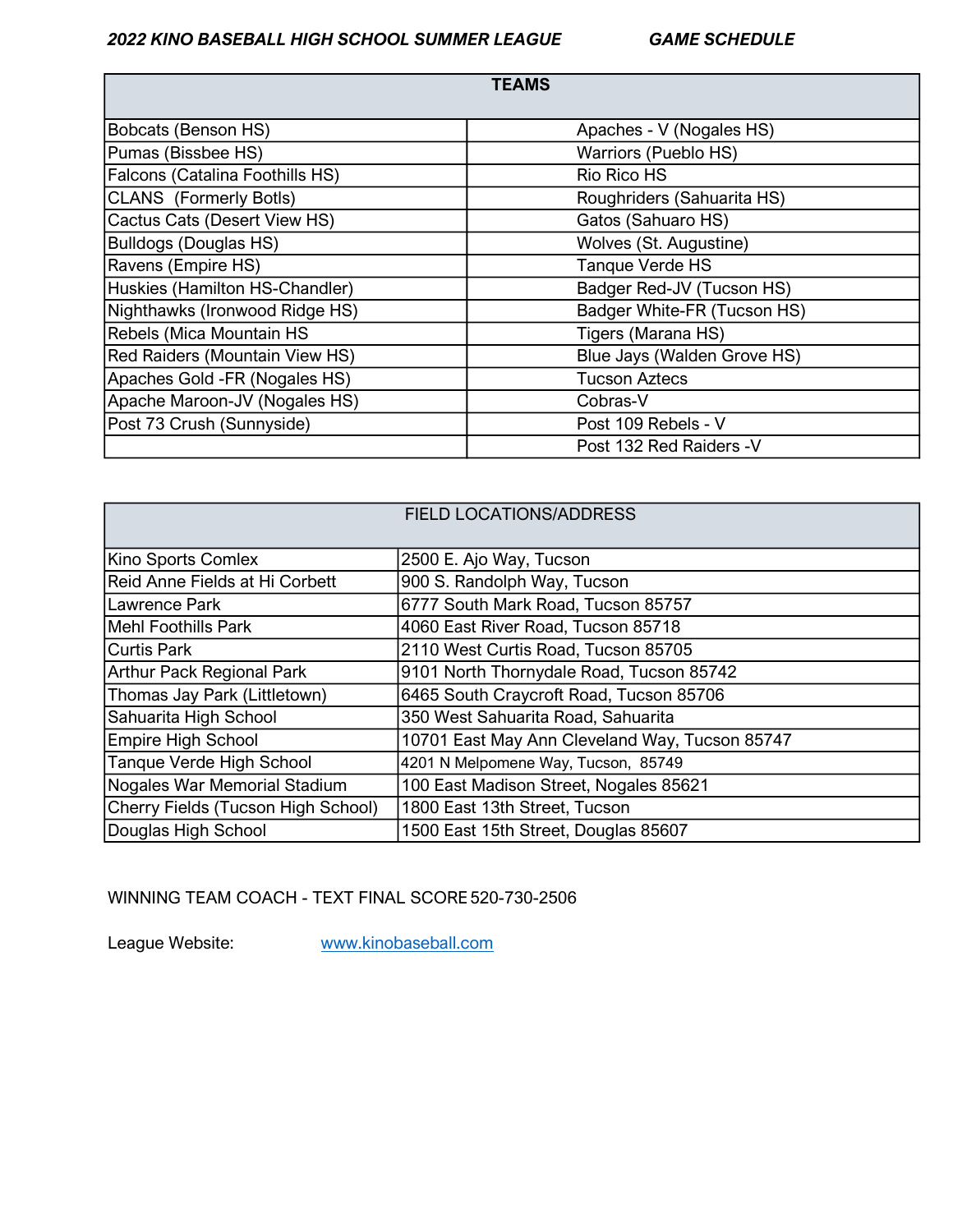| <b>GAME</b>             | <b>DATE</b>   | <b>DAY</b>    | <b>GAME</b>     |                 | <b>COIN TOSS DETERMINE HOME TEAM</b> |                     |                         |                      |                    |
|-------------------------|---------------|---------------|-----------------|-----------------|--------------------------------------|---------------------|-------------------------|----------------------|--------------------|
| <b>NUMBER</b>           |               |               | <b>TIME</b>     | <b>DIVISION</b> | <b>SCORE</b>                         |                     | <b>SCORE</b>            |                      | <b>FIELD</b>       |
|                         | WEEK 1        |               |                 |                 |                                      |                     |                         |                      |                    |
| 1                       | 4-Jun Sat.    |               |                 | 9:00 AM JAYVEE  |                                      | Tigers              |                         | <b>Huskies</b>       | Hamilton HS        |
| $\overline{2}$          | 4-Jun Sat.    |               | 11:30 AM JAYVEE |                 |                                      | <b>Tigers</b>       |                         | <b>Huskies</b>       | <b>Hamilton HS</b> |
|                         |               |               |                 |                 |                                      |                     |                         |                      |                    |
| 3                       |               | 6-Jun Monday  |                 | 7:00 PM JAYVEE  |                                      | <b>Aztecs</b>       |                         | <b>Badger Red</b>    | Cherry 1           |
| $\overline{\mathbf{4}}$ |               | 6-Jun Monday  |                 | 7:00 PM JAYVEE  |                                      | Rebels              |                         | <b>Bobcats</b>       | Reid 2             |
| 5                       |               | 6-Jun Monday  |                 | 7:00 PM JAYVEE  |                                      | <b>CLANS</b>        |                         | Falcons              | Curtis Park 1      |
| 6                       |               | 6-Jun Monday  |                 | 7:00 PM JAYVEE  | 9                                    | <b>Tigers</b>       | 5                       | Nighthawks           | A.Pack 6           |
| $\overline{7}$          |               | 6-Jun Monday  |                 | 7:00 PM JAYVEE  | $\overline{7}$                       | Apaches Mar         | 12                      | <b>Roughriders</b>   | Sahuarita HS       |
| 8                       |               | 6-Jun Monday  |                 | 7:00 PM JAYVEE  | $6\phantom{a}$                       | <b>Badger White</b> | 5                       | Apache Gold          | Nogales Stadium    |
| $\boldsymbol{9}$        |               | 6-Jun Monday  |                 | 7:00 PM VARSITY | $\overline{2}$                       | Ravens              | $\overline{7}$          | <b>Rio Rico</b>      | Reid 1             |
|                         |               |               |                 |                 |                                      |                     |                         |                      |                    |
| 10                      |               | 7-Jun Tuesday |                 | 7:00 PM JAYVEE  | $\overline{2}$                       | <b>Badger White</b> | $\overline{\mathbf{4}}$ | <b>Rough Riders</b>  | Cherry 1           |
| 11                      |               | 7-Jun Tuesday |                 | 7:00 PM JAYVEE  | 8                                    | <b>Cactus Cats</b>  | $\overline{7}$          | <b>Red Raiders</b>   | A.Pack 6           |
| 12                      |               | 7-Jun Tuesday |                 | 7:00 PM JAYVEE  | 5                                    | <b>Blue Jays</b>    | $\overline{7}$          | <b>Aztecs</b>        | Lawrence Park      |
| 13                      |               | 7-Jun Tuesday |                 | 7:00 PM VARSITY | 0                                    | Gatos               | 1                       | <b>Apaches</b>       | Kino 6             |
|                         |               |               |                 |                 |                                      |                     |                         |                      |                    |
| 14                      | 8-Jun Wed     |               |                 | 7:00 PM JAYVEE  | 10                                   | Wolves              | 10                      | <b>Tigers</b>        | Kino Stadium       |
| 15                      | 8-Jun Wed     |               |                 | 7:00 PM JAYVEE  | $\boldsymbol{9}$                     | <b>Apache Gold</b>  | 5                       | <b>Red Raiders</b>   | Curtis Park 1      |
| 16                      | 8-Jun Wed     |               |                 | 7:00 PM JAYVEE  | 0                                    | Rebels              | 10                      | <b>Apache Maroon</b> | Reid 1             |
|                         |               |               |                 |                 |                                      |                     |                         |                      |                    |
| 17                      | 8-Jun Wed     |               |                 | 7:00 PM VARSITY | 10                                   | <b>Apaches</b>      | 0                       | Warriors             | Nogales Stadium    |
| 18                      | 8-Jun Wed     |               |                 | 7:00 PM VARSITY | 18                                   | <b>Ravens</b>       | 5                       | T.Verde              | <b>Empire HS</b>   |
|                         |               |               |                 |                 |                                      |                     |                         |                      |                    |
| 19                      |               | 9-Jun Thurs   |                 | 5:00 PM JAYVEE  | 4                                    | <b>Blue Jays</b>    | 5 <sup>5</sup>          | <b>Bulldogs</b>      | Kino 4             |
| 20                      |               | 9-Jun Thurs   |                 | 7:30 PM JAYVEE  |                                      | Apache Gold         |                         | <b>Bulldogs</b>      | Kino 4             |
| 21                      |               | 9-Jun Thurs   |                 | 5:00 PM JAYVEE  | 12                                   | <b>Pumas</b>        | 0                       | <b>Cactus Cats</b>   | Reid 2             |
| 22                      |               | 9-Jun Thurs   |                 | 7:30 PM JAYVEE  | 12                                   | <b>Pumas</b>        | $\overline{2}$          | <b>Bolts</b>         | Reid 2             |
| 23                      |               | 9-Jun Thurs   |                 | 7:00 PM JAYVEE  |                                      | Nighthawks          |                         | <b>Bobcats</b>       | Kino 7             |
|                         |               |               |                 |                 |                                      |                     |                         |                      |                    |
| 24                      |               | 9-Jun Thurs   |                 | 5:00 PM VARSITY | 10                                   | <b>Bulldogs</b>     | 1                       | T.Verde              | Kino 5             |
| 25                      |               | 9-Jun Thurs   |                 | 7:30 PM VARSITY | 5 <sup>5</sup>                       | <b>Bulldogs</b>     | $\overline{4}$          | Rio Rico             | Kino 5             |
| 26                      |               | 9-Jun Thurs   |                 | 7:00 PM VARSITY | 11                                   | <b>Gatos</b>        | 0                       | Warriors             | Kino 6             |
| 27                      |               | 9-Jun Thurs   |                 | 7:00 PM VARSITY |                                      | Ravens              |                         | Apaches              | Reid 4             |
|                         |               |               |                 |                 |                                      |                     |                         |                      |                    |
| 28                      |               | 10-Jun Friday |                 | 7:00 PM JAYVEE  | $\overline{4}$                       | <b>Badger Red</b>   | 10                      | <b>Falcons</b>       | Kino 6             |
|                         |               |               |                 |                 |                                      |                     |                         |                      |                    |
| 29                      | 10-Jun Friday |               |                 | 7:00 PM VARSITY | 8                                    | <b>Pumas</b>        | $\overline{2}$          | Warriors             | Reid 1             |
|                         |               |               |                 |                 |                                      |                     |                         |                      |                    |
| 30                      | 11-Jun Sat    |               |                 | 9:30 AM JAYVEE  |                                      | Huskie              |                         | <b>Badger Red</b>    | Reid 1             |
| 31                      | 11-Jun Sat    |               | 12:00 PM JAYVEE |                 |                                      | <b>Huskies</b>      |                         | Apache Maroon        | Reid 1             |
| 32                      | 11-Jun Sat    |               |                 | 9:00 AM JAYVEE  |                                      | WG Blue Jays        |                         | Rebels               | Reid 2             |
| 33                      | 11-Jun Sat    |               | 11:30 AM JAYVEE |                 |                                      | Aztecs              |                         | Rebels               | Reid 2             |
| 34                      | 11-Jun Sat    |               |                 | 9:00 AM JAYVEE  |                                      | Wolves              |                         | Roughriders          | Reid 4             |
| 35                      | 11-Jun Sat    |               | 11:30 AM JAYVEE |                 |                                      | Wolves              |                         | <b>Bobcats</b>       | Reid 4             |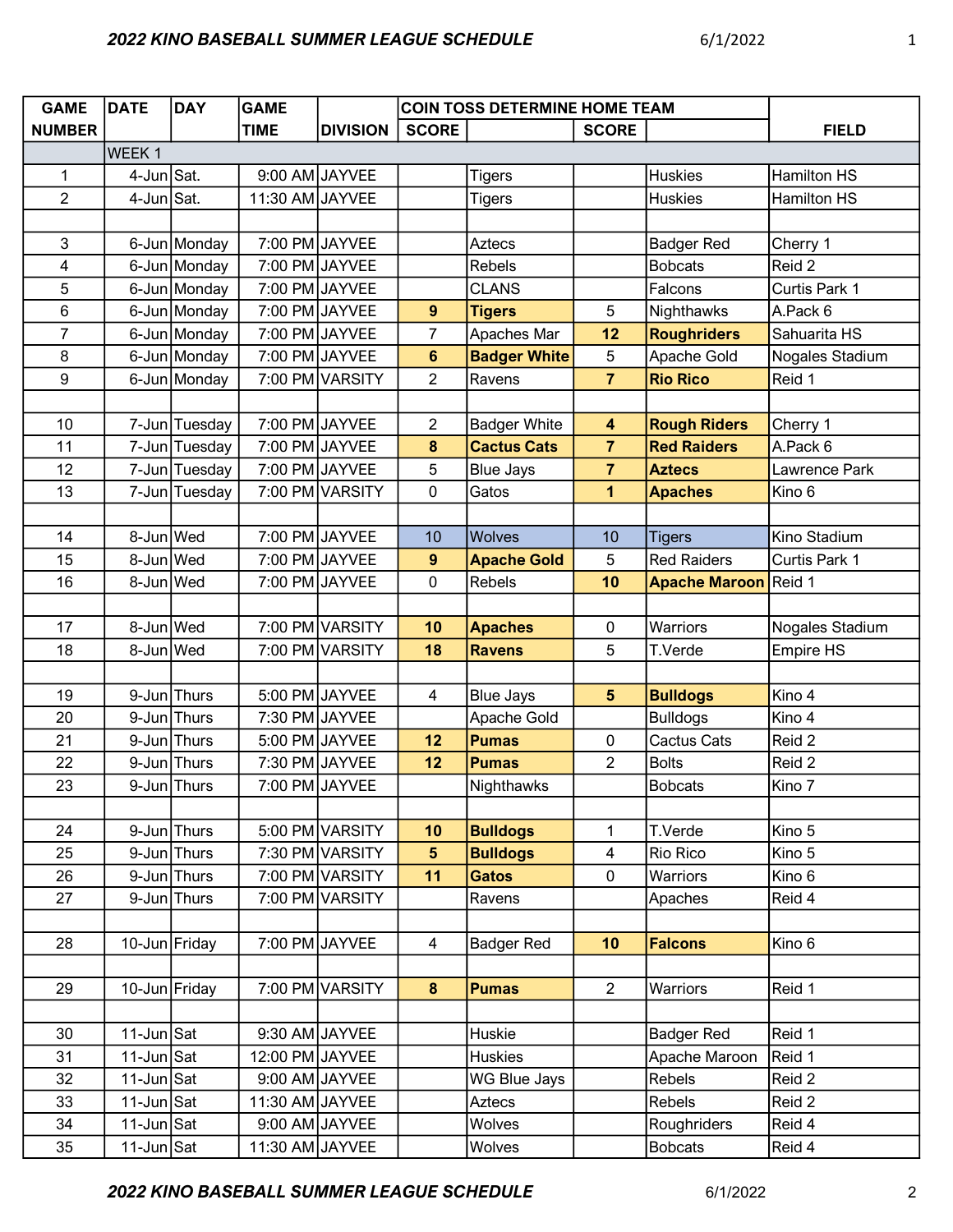| <b>GAME</b>   | <b>DATE</b>                       | <b>DAY</b>     | <b>GAME</b>     |                  | <b>COIN TOSS DETERMINE HOME TEAM</b> |                               |                |                     |                       |
|---------------|-----------------------------------|----------------|-----------------|------------------|--------------------------------------|-------------------------------|----------------|---------------------|-----------------------|
| <b>NUMBER</b> |                                   |                | <b>TIME</b>     | <b>DIVISION</b>  | <b>SCORE</b>                         |                               | <b>SCORE</b>   |                     | <b>FIELD</b>          |
| 36            | 11-Jun SAT                        |                |                 | 8:30 AM JAYVEE   |                                      | Falcons                       |                | <b>Red Raiders</b>  | A.Pack 6              |
| 37            | $11$ -Jun SAT                     |                | 11:00 AM JAYVEE |                  |                                      | <b>Red Raiders</b>            |                | Nighthawks          | A.Pack 6              |
| 38            | 11-Jun SAT                        |                | 11:00 AM JAYVEE |                  |                                      | Cactus Cats                   |                | <b>Bulldogs</b>     | Doughas HS            |
| 39            | 11-Jun SAT                        |                |                 | 7:00 PM JAYVEE   |                                      | <b>Tigers</b>                 | $6\phantom{1}$ | <b>Badger White</b> | Kino 6                |
|               |                                   |                |                 |                  |                                      |                               |                |                     |                       |
| 40            | 11-Jun SAT                        |                |                 | 10:00 AM VARSITY | 10                                   | <b>Post 109</b>               | 0              | T.Verde             | T.Verde HS            |
| 41            | $11$ -Jun $\overline{\text{SAT}}$ |                |                 | 1:30 PM VARSITY  |                                      | Gatos                         |                | <b>Bulldogs</b>     | Douglas HS            |
| 42            | 11-Jun SAT                        |                |                 | 7:00 PM VARSITY  | PPD                                  | Post 132                      | <b>PPD</b>     | <b>Rio Rico</b>     | Kino 5                |
|               | <b>DATE</b>                       | <b>DAY</b>     | <b>GAME</b>     |                  |                                      | COIN TOSS DETERMINE HOME TEAM |                |                     |                       |
|               | <b>WEEK2</b>                      |                | <b>TIME</b>     | <b>DIVISION</b>  | <b>SCORE</b>                         |                               | <b>SCORE</b>   |                     | <b>FIELD</b>          |
| 43            |                                   | 13-Jun Monday  | 7:00 PM JAYVEE  |                  | 0                                    | <b>Badger White</b>           | 0              | Cactus Cats         | Kino 5                |
| 44            |                                   | 13-Jun Monday  | 7:00 PM JAYVEE  |                  | 3                                    | Wolves                        | 8              | Rebels              | Kino 7                |
| 45            |                                   | 13-Jun Monday  | 7:00 PM JAYVEE  |                  |                                      | <b>CLANS</b>                  |                | <b>Bobcats</b>      | Reid 2                |
| 46            |                                   | 13-Jun Monday  | 7:00 PM JAYVEE  |                  |                                      | Falcons                       |                | Aztecs              | Curtis Park 1         |
| 47            |                                   | 13-Jun Monday  | 7:00 PM JAYVEE  |                  |                                      | <b>Blue Jays</b>              |                | Apache Gold         | Lawrence Park         |
| 48            |                                   | 13-Jun Monday  | 7:00 PM JAYVEE  |                  | 0                                    | <b>Tigers</b>                 | 8              | Apache Maroon       | Nogales Stadium       |
|               |                                   |                |                 |                  |                                      |                               |                |                     |                       |
| 49            |                                   | 13-Jun Monday  |                 | 7:00 PM VARSITY  | 8                                    | Pumas                         | 3              | T.Verde             | Reid 1                |
|               |                                   |                |                 |                  |                                      |                               |                |                     |                       |
| 50            |                                   | 14-Jun Tuesday | 7:00 PM JAYVEE  |                  | $\overline{2}$                       | Roughriders                   | 8              | <b>Red Raiders</b>  | Kino Stadium          |
| 51            |                                   | 14-Jun Tuesday | 7:00 PM JAYVEE  |                  |                                      | <b>Badger Red</b>             |                | Nighthawks          | Curtis Park 1         |
| 52            |                                   | 14-Jun Tuesday | 7:00 PM JAYVEE  |                  | 16                                   | Aztecs                        | $\mathbf{1}$   | <b>CLANS</b>        | Lawrence Park         |
|               |                                   |                |                 |                  |                                      |                               |                |                     |                       |
| 53            |                                   | 14-Jun Tuesday |                 | 7:00 PM VARSITY  | 0                                    | Warriors                      | 14             | <b>Rio Rico</b>     | Reid 2                |
| 54            |                                   | 14-Jun Tuesday |                 | 7:00 PM VARSITY  | 6                                    | Gatos                         | 5              | Ravens              | <b>Empire HS</b>      |
|               |                                   |                |                 |                  |                                      |                               |                |                     |                       |
| 55            | $15$ -Jun Wed                     |                | 7:00 PM JAYVEE  |                  | 6                                    | WG Blue Jays                  | $\overline{7}$ | Nighthawks          | <b>Mehl Foothills</b> |
| 56            | 15-Jun Wed                        |                | 7:00 PM JAYVEE  |                  |                                      | Apache Gold                   |                | Falcons             | Nogales Stadium       |
| 57            | 15-Jun Wed                        |                | 7:00 PM JAYVEE  |                  | 0                                    | Rebels                        | 10             | <b>Tigers</b>       | <b>Curtis Park</b>    |
|               |                                   |                |                 |                  |                                      |                               |                |                     |                       |
| 58            | $15$ -Jun Wed                     |                |                 | 5:00 PM VARSITY  | 15                                   | Pumas                         | $\overline{3}$ | Ravens              | Reid 1                |
| 59            | $15$ -Jun Wed                     |                |                 | 7:30 PM VARSITY  | 14                                   | Pumas                         | 3              | Wolves              | Reid 1                |
| 60            | 15-Jun Wed                        |                |                 | 7:00 PM VARSITY  |                                      | Apaches                       |                | T. Verde            | Kino 6                |
|               |                                   |                |                 |                  |                                      |                               |                |                     |                       |
| 61            |                                   | 16-Jul Thursd  |                 | 5:00 PM JAYVEE   | 1                                    | <b>Bulldogs</b>               | $\mathbf 0$    | <b>Badger Red</b>   | Kino 4                |
| 62            |                                   | 16-Jul Thursd  |                 | 7:30 PM JAYVEE   |                                      | <b>Bulldogs</b>               |                | Falcons             | Kino 4                |
| 63            |                                   | 16-Jul Thursd  |                 | 7:00 PM JAYVEE   | $\overline{2}$                       | <b>Bobcats</b>                | 3              | Apache Maroon       | Kino 6                |
| 64            |                                   | 16-Jul Thursd  |                 | 7:00 PM JAYVEE   | 6                                    | <b>Blue Jays</b>              | $\overline{7}$ | <b>Red Raiders</b>  | Kino 7                |
| 65            |                                   | 16-Jul Thursd  |                 | 7:00 PM JAYVEE   | $\pmb{0}$                            | Cactus Cats                   | 13             | Roughriders         | Sahuarita HS          |
|               |                                   |                |                 |                  |                                      |                               |                |                     |                       |
| 66            | 16-Jun Thurs                      |                |                 | 5:00 PM VARSITY  |                                      | <b>Bulldogs</b>               |                | Warriors            | Kino 5                |
| 67            | 16-Jun Thurs                      |                |                 | 7:30 PM VARSITY  |                                      | <b>Bulldogs</b>               |                | Apaches             | Kino 5                |
| 68            | 16-Jun Thurs                      |                |                 | 7:00 PM VARSITY  | 8                                    | Gatos                         | $\mathbf 0$    | <b>Rio Rico</b>     | Reid 4                |
|               |                                   |                |                 |                  |                                      |                               |                |                     |                       |
| 69            | 17-Jun Friday                     |                | 7:00 PM JAYVEE  |                  | 11                                   | Roughriders                   | $\mathbf 0$    | Rebels              | Kino 6                |
| $70\,$        |                                   | 17-Jun Friday  | 7:00 PM JAYVEE  |                  |                                      | Wolves                        |                | <b>Badger White</b> | Reid 1                |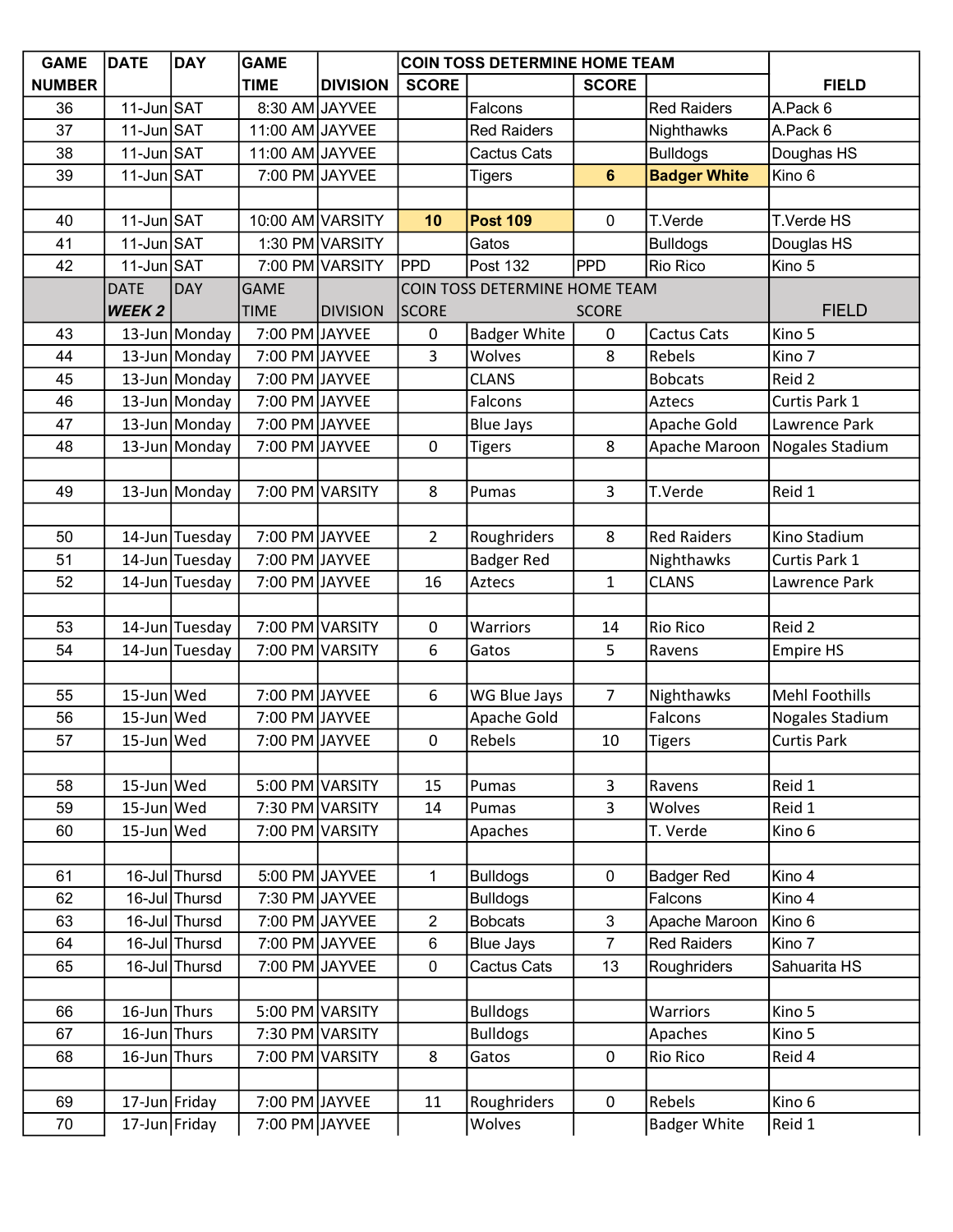# 2022 KINO BASEBALL SUMMER LEAGUE SCHEDULE 6/12/2022 3

| <b>GAME</b>   | <b>DATE</b>              | <b>DAY</b> | <b>GAME</b>     | <b>COIN TOSS DETERMINE HOME TEAM</b> |              |                      |              |                      |                        |
|---------------|--------------------------|------------|-----------------|--------------------------------------|--------------|----------------------|--------------|----------------------|------------------------|
| <b>NUMBER</b> |                          |            | <b>TIME</b>     | <b>DIVISION</b>                      | <b>SCORE</b> |                      | <b>SCORE</b> |                      | <b>FIELD</b>           |
|               | <b>WEEK2</b>             |            |                 |                                      |              |                      |              |                      |                        |
| 71            | 18-Jun Sat               |            |                 | 8:30 AM JAYVEE                       |              | <b>Aztecs</b>        |              | Falcons              | Reid 1                 |
| 72            | $18$ -Jun $\textsf{Sat}$ |            | 11:00 AM JAYVEE |                                      |              | <b>Aztecs</b>        |              | Apache Maroon        | Reid 1                 |
| 73            | 18-Jun Sat               |            |                 | 8:30 AM JAYVEE                       |              | <b>CLANS</b>         |              | <b>Cactus Cats</b>   | Reid 2                 |
| 74            | 18-Jun Sat               |            | 11:00 AM JAYVEE |                                      |              | <b>Blue Jays</b>     |              | <b>Tigers</b>        | Reid 2                 |
| 75            | 18-Jun Sat               |            | 11:00 AM JAYVEE |                                      |              | <b>Bulldogs</b>      |              | <b>Bobcats</b>       | Douglas HS             |
| 76            | 18-Jun Sat               |            |                 | 7:00 PM JAYVEE                       |              | <b>Badger White</b>  |              | Nighthawks           | Kino 5                 |
| 77            | 18-Jun Sat               |            |                 | 7:00 PM JAYVEE                       |              | <b>Red Raiders</b>   |              | <b>Badger Red</b>    | Kino 6                 |
|               |                          |            |                 |                                      |              |                      |              |                      |                        |
| 78            | 18-Jun Sat               |            |                 | 10:00 AM VARSITY                     |              | T.Verde              |              | Gatos                | T. Verde HS            |
| 79            | 18-Jun Sat               |            |                 | 1:30PM VARSITY                       |              | <b>Bulldogs</b>      |              | Ravens               | Douglas HS             |
| 80            | $18$ -Jun Sat            |            |                 | 8:30 AM VARSITY                      |              | Warriors             |              | Post 132             | Reid 4                 |
| 81            | 18-Jun Sat               |            |                 | 11:00 AM VARSITY                     |              | <b>Rio Rico</b>      |              | Post 109             | Reid 4                 |
|               | <b>WEEK3</b>             |            |                 |                                      |              |                      |              |                      |                        |
| 82            | 20-Jun Mon               |            |                 | 7:00 PM JAYVEE                       |              | <b>Rebel White</b>   |              | <b>Falcons</b>       | Kino 6                 |
| 83            | 20-Jun Mon               |            |                 | 7:00 PM JAYVEE                       |              | <b>Badger Red</b>    |              | <b>Apache Maroon</b> | Kino 7                 |
| 84            | 20-Jun Mon               |            |                 | 7:00 PM JAYVEE                       |              | <b>Nighthawks</b>    |              | Roughriders          | <b>Curtis</b>          |
| 85            | $20$ -Jun Mon            |            |                 | 7:00 PM VARSITY                      |              | Cobras               |              | Gatos                | Kino 4                 |
| 86            | $20$ -Jun Mon            |            |                 | 7:00 PM VARSITY                      |              | Pumas                |              | <b>Rio Rico</b>      | Kino 5                 |
| 87            | 20-Jun Mon               |            | 5:00 PM         | <b>JAYVEE</b>                        |              | <b>Tucson Aztecs</b> |              | <b>Badger White</b>  | <b>Reid 1</b>          |
| 88            | 20-Jun Mon               |            | 5:00 PM         | <b>JAYVEE</b>                        |              | <b>Red Raiders</b>   |              | <b>Wolves</b>        | <b>Reid 2</b>          |
| 89            | 20-Jun Mon               |            |                 | 7:30 PM VARSITY                      |              | <b>Warriors</b>      |              | T.Verde              | Reid 2                 |
|               |                          |            |                 |                                      |              |                      |              |                      |                        |
| 90            | 21-Jun Tues              |            |                 | 7:00 PM VARSITY                      |              | Apaches              |              | Post 73 Crush        | <b>Curtis 1</b>        |
| 91            | 21-Jun Tues              |            |                 | 7:00 PM JAYVEE                       |              | <b>Roughriders</b>   |              | <b>Falcons</b>       | Reid 2                 |
|               |                          |            |                 |                                      |              |                      |              |                      |                        |
| 94            | 22-Jun Wed               |            |                 | 7:00 PM JAYVEE                       |              | <b>WG Blue Jays</b>  |              | <b>Badgers Red</b>   | <b>Cherry 1</b>        |
| 95            | 22-Jun Wed               |            |                 | 7:00 PM JAYVEE                       |              | <b>Rebel White</b>   |              | <b>Apache Gold</b>   | Reid 1                 |
| 96            | 22-Jun Wed               |            |                 | 7:00 PM JAYVEE                       |              | <b>Red Raiders</b>   |              | <b>CLANS</b>         | Curtis 1               |
| 97            | 22-Jun Wed               |            |                 | 7:00 PM JAYVEE                       |              | <b>Cactus Cats</b>   |              | <b>Rebel Blue</b>    | Mehl                   |
| 98            | 22-Jun Wed               |            |                 | 7:00 PM JAYVEE                       |              | <b>Bobcats</b>       |              | <b>T.Verde</b>       | Kino <sub>6</sub>      |
| 99            | $22$ -Jun Wed            |            |                 | 7:00 PM VARSITY                      |              | Gatos                |              | <b>Warriors</b>      | Litletown              |
| 100           | 22-Jun Wed               |            |                 | 7:00 PM VARSITY                      |              | Apaches              |              | Cobras               | <b>Nogales Stadium</b> |
|               |                          |            |                 |                                      |              |                      |              |                      |                        |
| 101           | 23-Jun Thurs             |            |                 | 5:00 PM JAYVEE                       |              | <b>Bulldogs</b>      |              | <b>Roughriders</b>   | Kino 4                 |
| 102           | 23-Jun Thurs             |            |                 | 7:30 PM JAYVEE                       |              | <b>Bulldogs</b>      |              | <b>Apache Maroon</b> | Kino 4                 |
| 103           | 23-Jun Thurs             |            |                 | 5:00 PM VARSITY                      |              | <b>Bulldogs</b>      |              | Pumas                | Kino 5                 |
| 104           | 23-Jun Thurs             |            |                 | 7:30 PM VARSITY                      |              | <b>Bulldogs</b>      |              | Cobras               | Kino 5                 |
| 105           | 23-Jun Thurs             |            |                 | 7:00 PM JAYVEE                       |              | <b>Badger White</b>  |              | <b>Rebel White</b>   | Littletown             |
| 106           | 23-Jun Thurs             |            |                 | 7:30 PM JAYVEE                       |              | <b>Nighthawks</b>    |              | <b>Pumas</b>         | Kino <sub>6</sub>      |
| 107           | 23-Jun Thurs             |            |                 | 7:00 PM JAYVEE                       |              | <b>Cactus Cats</b>   |              | <b>Wolves</b>        | <b>Curtis 1</b>        |
| 108           | 23-Jun Thurs             |            |                 | 7:00 PM VARSITY                      |              | Gatos                |              | Apaches              | Reid 2                 |
| 109           | 23-Jun Thurs             |            |                 | 7:00 PM VARSITY                      |              | Ravens               |              | <b>Rio Rico</b>      | Reid 4                 |
|               |                          |            |                 |                                      |              |                      |              |                      |                        |
|               | 24-Jun Friday            |            |                 | 5:00 PM JAYVEE                       |              | <b>Apache Gold</b>   |              | <b>CLANS</b>         | <b>Reid 1</b>          |
| 110           | 24-Jun Friday            |            |                 | 7:30 PM JAYVEE                       |              | <b>Apache Gold</b>   |              | <b>Badger Red</b>    | Reid 1                 |
| 111           | 24-Jun Friday            |            |                 | 7:00 PM JAYVEE                       |              | <b>Rebel Blue</b>    |              | <b>Roughriders</b>   | <b>Curtis 1</b>        |
|               | 24-Jun Friday            |            |                 | 7:00 PM VARSITY                      |              | <b>Ravens</b>        |              | <b>Bobcats</b>       | <b>Empire HS</b>       |